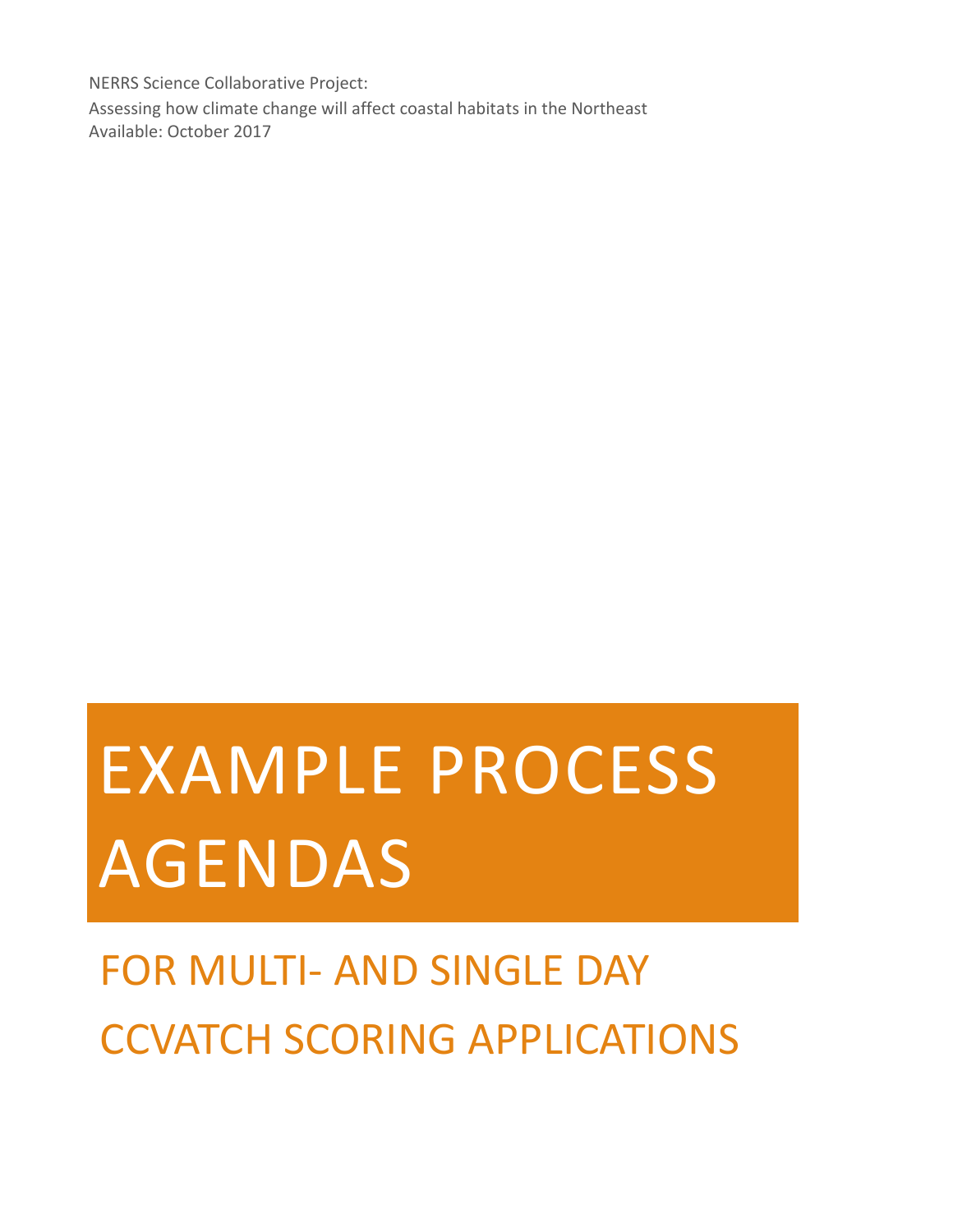### TABLE OF CONTENTS

### Table of Contents

The following process agendas with listed supplemental materials were developed during this project and, while they are not likely to be a perfect fit for subsequent applications of the CCVATCH tool, should provide a better understanding of how the tool may be applied over a single or multiple day process. The length of time allocated to this process will be a function of how familiar project participants are with the available data and literature related to potential stressor impacts on the habitat of interest as well as their preference for performing this tool application process at a series of meetings, via remote communication, or through some combination of the two. In addition to the basic support documentation available on the [www.ccvatch.com](http://www.ccvatch.com/) website home page (e.g. CCVATCH Guidance Document, Scoring Sheet, etc.), additional supplemental material to assist in meeting planning is supplied on the website in the Resources/Project Planning section, indicated by bold text within the process agenda materials lists, and in the last section of this document.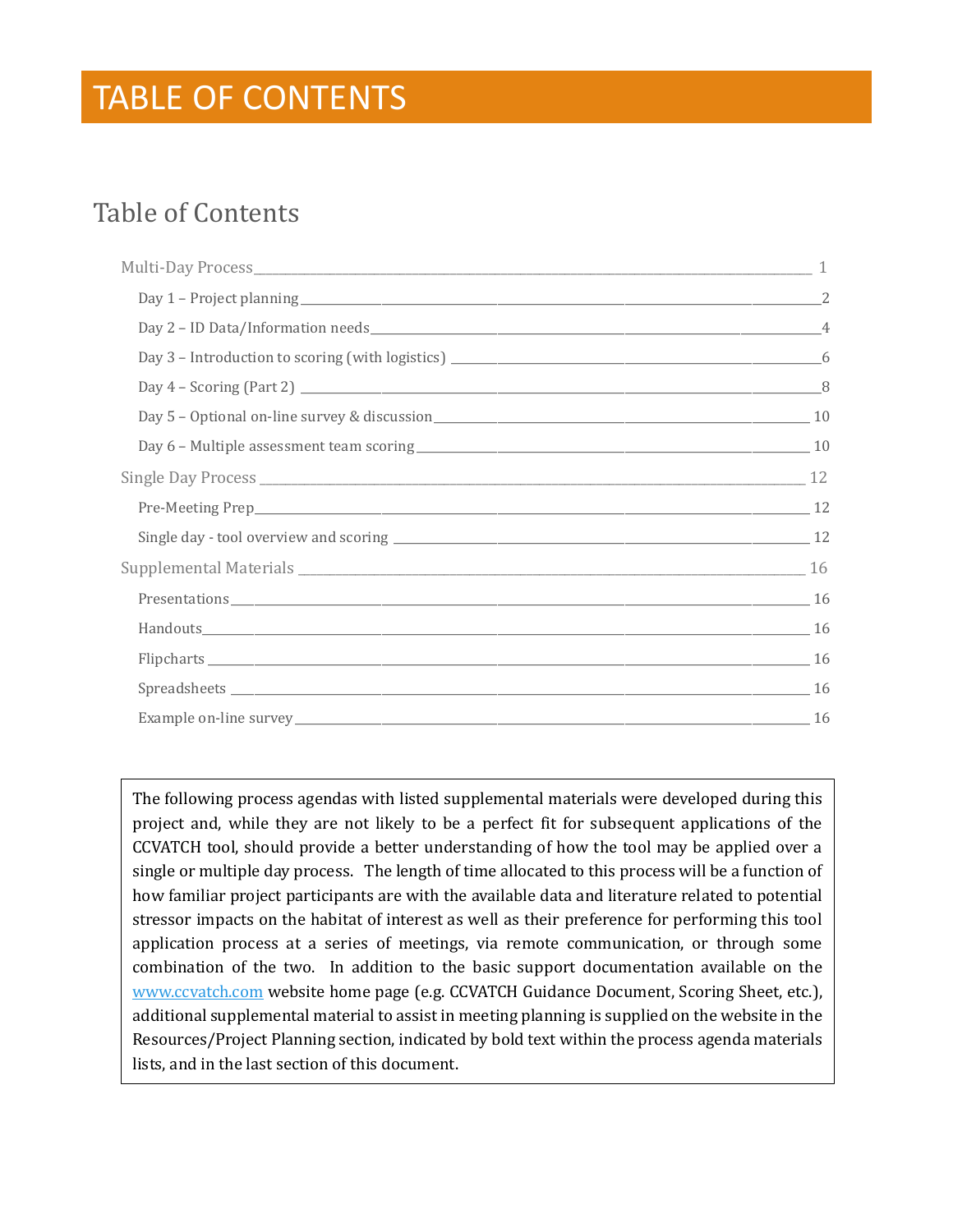### <span id="page-2-0"></span>Multi-Day Process

The following sequence of process agendas reflect the numerous meetings held in Rhode Island during the application of CCVATCH during this project. The general activities in which the RI project team engaged included the following:

- Introduction to the CCVATCH tool and Northeast Project overview;
- Identification of habitat to be assessed;
- Discussion of project logistics (e.g. who, how often, when);
- Identification of available data and knowledge gaps;
- Review of available reference material and outreach to experts for additional references;
- Generation of bulleted list of impacts to aid in scoring;
- Review of climate predictions and selection of appropriate time frame for scoring;
- Streamline of scoring process by considering potential triggers that would make the assignment of scores different for individual sites; and
- Assignment of scores to individual sites.

Project participants in Rhode Island were the first to begin their vulnerability assessments and are largely responsible for building out the northeast regional resource document for salt marsh habitat. They also elected to have multiple assessment teams assigning scores across multiple locations which required that all participants have a clear understanding of the potential impacts and the mechanisms by which score assignment would likely differ between sites. This decision resulted in the commitment of extra effort to develop a scoring 'cheat sheet' that ensured all teams were basing their assessments on the same set of assumptions.

As noted in the CCVATCH Guidance, a facilitator is critical to this process, particularly during discussions regarding logistics, the identification of data gaps and potential impacts, and early efforts at score assignment. The facilitator is not required to have experience in the use of the CCVATCH tool (although someone should be present who is familiar with the CCVATCH Guidance document to address specific questions regarding the mechanism of score calculations, etc.); however, the facilitator should definitely not be a member of the assessment team so they may remain neutral and unbiased to better facilitate the discussion. In the multi-day process outlined below the role of facilitator and the project lead (a person well-versed in use of the CCVATCH tool) were two separate individuals. In the single-day process that follows, those roles were filled by a single individual.

Notes capture during discussions is also an important component of this process, whether it occurs over the course of a single or multiple days) and can be undertaken by the facilitator or any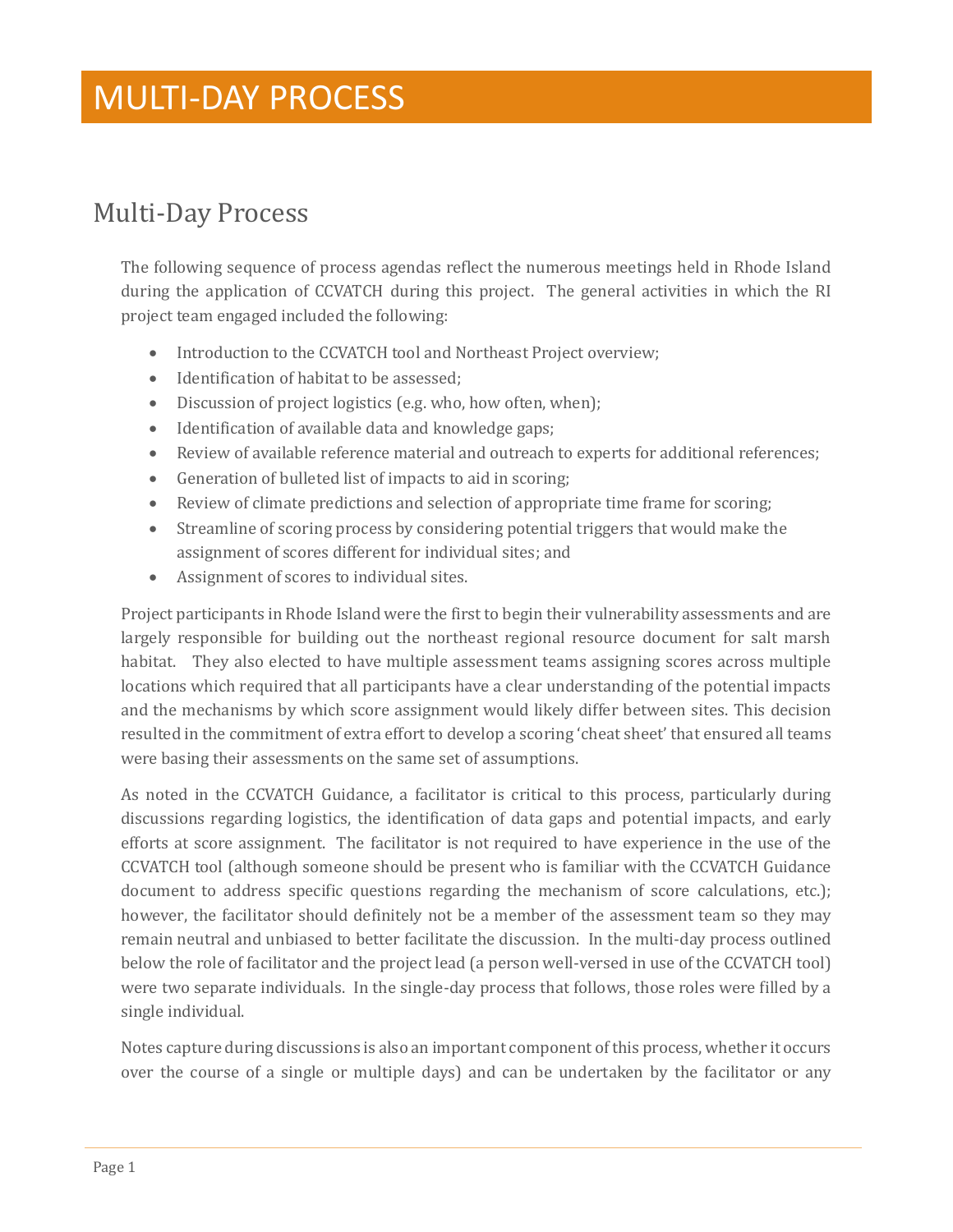member of the assessment team. Notes should include information about current habitat condition, potential interactions of climate and non-climate stressors, and other rational that are drivers of score assignment. Capturing complete notes serves to refresh the assessment team about main points considered during prior and current score assignment and aids in later decisionmaking. Appendix D of the CCVATCH Guidance document provides further supplemental material to support CCVATCH process facilitation.

If you have additional questions, please contact Jen West (Narragansett Bay National Estuarine Research Reserve, Coastal Training Program Coordinator; [jennifer@nbnerr.org\)](mailto:jennifer@nbnerr.org).

#### <span id="page-3-0"></span>DAY 1 – PROJECT PLANNING

Total time: 2 hours

#### PROJECT PLANNING

| <b>TIMF</b>       | <b>TOPIC</b>                                                                                                                           | <b>FACILITATION</b>                                                                                                                  | <b>MATERIALS</b>                                                                                                                        |
|-------------------|----------------------------------------------------------------------------------------------------------------------------------------|--------------------------------------------------------------------------------------------------------------------------------------|-----------------------------------------------------------------------------------------------------------------------------------------|
| $9:00-$<br>9:10   | Introductions<br>Objective: Launch the<br>meeting and get folks<br>comfortable                                                         | · Welcome & logistics<br>• Round the room – name and<br>organization<br>10 minutes                                                   | Sign-in sheet                                                                                                                           |
| $9:10-$<br>9:45   | An introduction to<br><b>CCVATCH</b><br>Objective: Provide an brief<br>overview of the tool so we<br>are speaking the same<br>language | • Overall meeting objectives<br>• Tool development and<br>components<br>• Example applications in RI<br>• Questions?<br>35 minutes   | Agenda<br>(MD_ParticipantAgendas)<br>PPT presentation<br>(CCVATCHOverview_<br>NE_Project part 1)<br><b>CCVATCH Guidance</b><br>Document |
| $9:45-$<br>9:55   | NSC Science transfer<br>project overview<br>Objective: Provide context<br>for RI project, contributions<br>to state of knowledge       | • Brief description of project<br>and how RI component fits into<br>the whole<br>• Anticipated outputs<br>• Questions?<br>10 minutes | PPT presentation<br>(CCVATCHOverview_<br>NE_Project part 2)<br>Fact sheet: NSC project                                                  |
| $9:55-$<br>10:05  | <b>Break</b>                                                                                                                           | 10 minutes                                                                                                                           |                                                                                                                                         |
| $10:05-$<br>10:35 | Facilitated discussion:<br>Planning for application of<br><b>CCVATCH in RI</b>                                                         | • Individuals complete<br>discussion points handout<br>(multi-voting)                                                                | Discussion Points handout<br>(DiscussionPts)<br>Excel spreadsheet with                                                                  |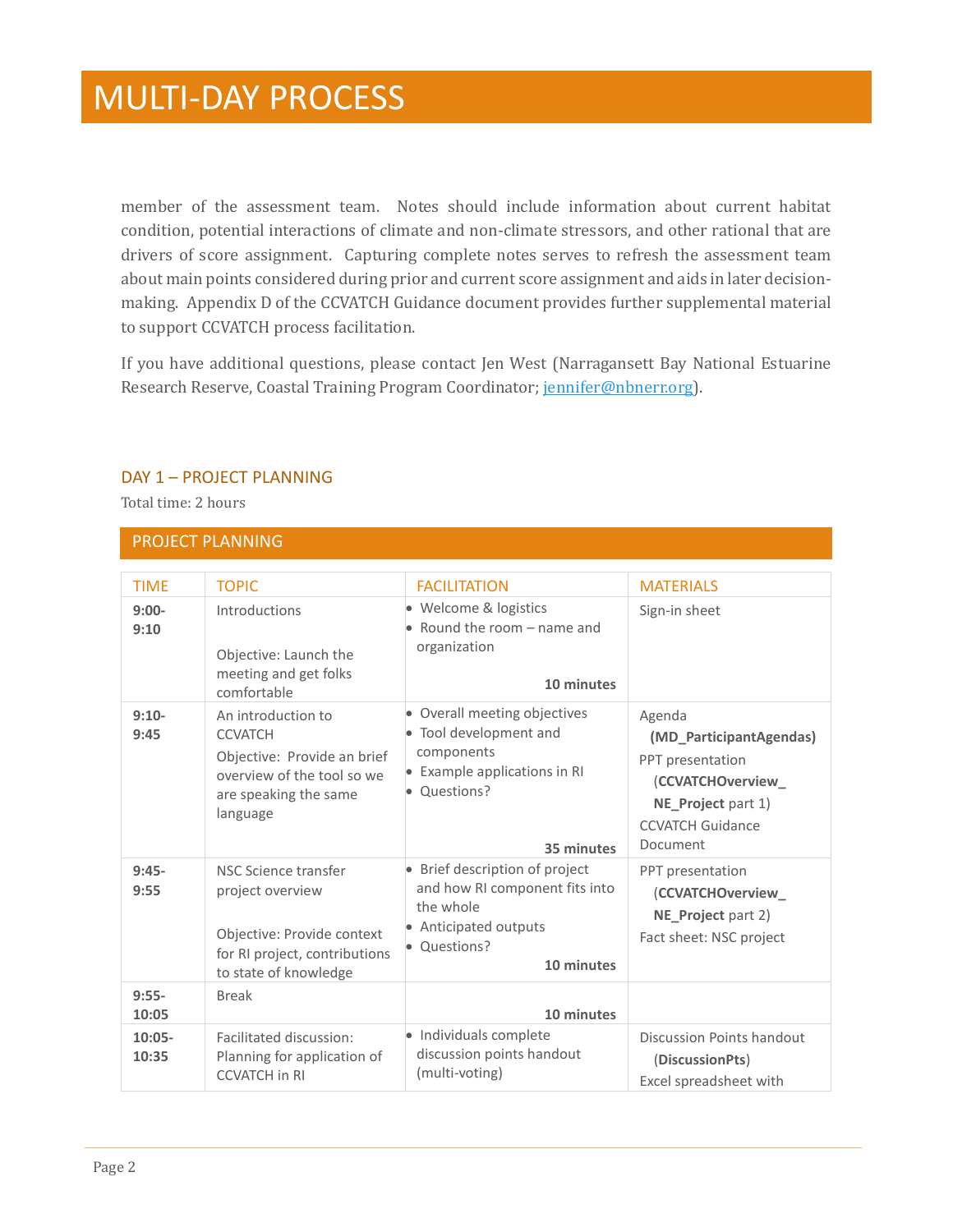|                   | Objective: Decide which<br>habitats should be assessed<br>and the geographic<br>distribution of those<br>selected                       | • Tally scores on-screen by<br>habitat (simple show of hands<br>and capture numbers on<br>spreadsheet)<br>• Sort habitats by response (on-<br>screen)<br>• Considerations for selection<br>(relating to effort by habitat<br>and references response to<br>questions 2 and 3 on handout)<br>• General discussion regarding<br>results<br>· Final habitat selection (on-<br>screen)<br>30 minutes | habitats (on-screen)<br>(HabitatTally)<br>Word document for<br>'Marina' items                                                                                                                                                                                                                                                                                                                    |
|-------------------|-----------------------------------------------------------------------------------------------------------------------------------------|--------------------------------------------------------------------------------------------------------------------------------------------------------------------------------------------------------------------------------------------------------------------------------------------------------------------------------------------------------------------------------------------------|--------------------------------------------------------------------------------------------------------------------------------------------------------------------------------------------------------------------------------------------------------------------------------------------------------------------------------------------------------------------------------------------------|
| $10:35-$<br>10:50 | Facilitated discussion:<br>Project logistics<br>Objective: Consider the<br>types of choices necessary<br>for pulling this off           | • Given the habitat(s) selected,<br>ask participants to share their<br>thoughts on discussion points,<br>taken sequentially<br>• Record general consensus<br>(with just a reminder of need<br>TBD among teams for last two<br>bullet items if time is limited)<br>15 minutes                                                                                                                     | Discussion points with<br>options listed for each (on-<br>screen)<br>Frequency/duration<br>$\circ$<br>of meetings<br>Team structure<br>$\circ$<br><b>Expert elicitation</b><br>$\circ$<br>process<br>Data collection &<br>$\bigcirc$<br>resource review<br>Resource document<br>$\circ$<br>build-out & sharing<br>(CCVATCHOverview_<br>NE_Project part 3)<br>Word document for<br>'Marina' items |
| $10:50-$<br>11:00 | Wrap-up<br>Objective: Reiterate what<br>has been decided so that<br>we all walk out with the<br>same notion of what will<br>happen next | Brief overview of what we<br>decided regarding application<br>of CCVATCH in RI<br>$\circ$ Habitat(s)<br>o Team(s) formation and 'next<br>steps'<br>o 'Marina' items<br>$\circ$ Additional<br>comments/questions?<br>o Thanks for participation<br>10 minutes                                                                                                                                     | Habitat assessment team<br>sign-up sheet                                                                                                                                                                                                                                                                                                                                                         |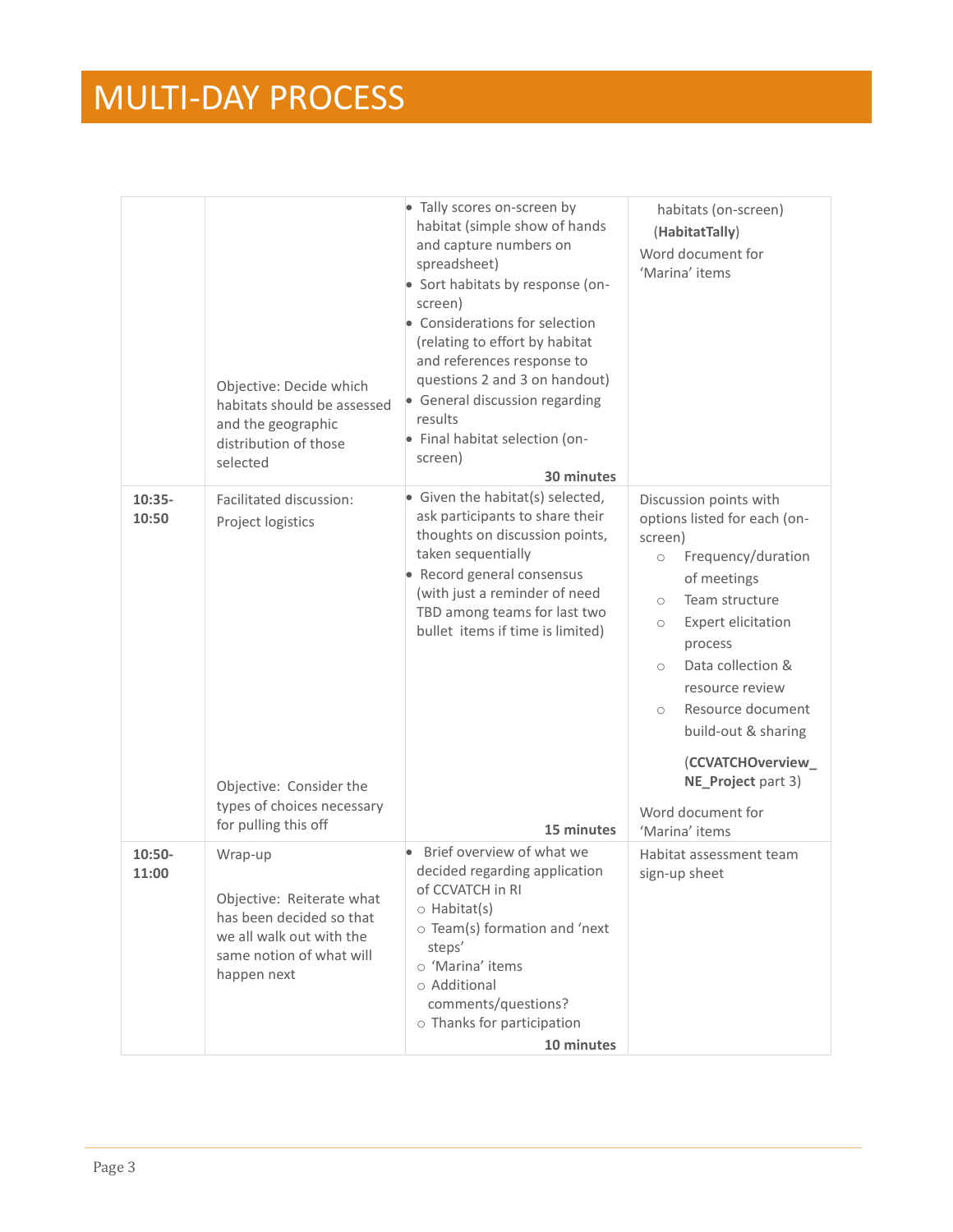#### <span id="page-5-0"></span>DAY 2 – ID DATA/INFORMATION NEEDS

Total time: 3 hours

#### **ID DATA/INFORMATION NEEDS**

| <b>TIME</b>     | <b>TOPIC</b>                                                                                                                                                                                       | <b>FACILITATION</b>                                                                                                                                                                                                                                                                                                                                                                                      | <b>MATERIALS</b>                                                                                                                                                                                                                                                                                                  |
|-----------------|----------------------------------------------------------------------------------------------------------------------------------------------------------------------------------------------------|----------------------------------------------------------------------------------------------------------------------------------------------------------------------------------------------------------------------------------------------------------------------------------------------------------------------------------------------------------------------------------------------------------|-------------------------------------------------------------------------------------------------------------------------------------------------------------------------------------------------------------------------------------------------------------------------------------------------------------------|
| $1:00-$<br>1:05 | Introductions<br>Objective: Launch the<br>meeting and get folks<br>comfortable with concept                                                                                                        | · Welcome & logistics<br>• Round the room $-$ name and<br>organization<br>5 minutes                                                                                                                                                                                                                                                                                                                      | Sign-in sheet                                                                                                                                                                                                                                                                                                     |
| $1:05-$<br>1:15 | Meeting objectives and<br>process overview<br>Objective: Provide a brief<br>overview of the meeting<br>objectives and planned<br>process for capturing data<br>/ information needs                 | · Brief CCVATCH 'refresher'<br>· Overall meeting objectives<br>• Process overview<br>Team assignment $(=3)$<br>$\circ$<br>by non-climate stressor<br>(2 each) and adaptive<br>capacity (2 each)<br>Roving flipcharts<br>$\circlearrowright$<br>description<br>• Questions?<br>10 minutes                                                                                                                 | Agenda<br>(MD_ParticipantAgendas)<br>PPT presentation with list of<br>climate and non-climate<br>stressors, adaptive capacity<br>components; objectives;<br>types of data sources<br>(Pre-Meeting_Refresher)<br>Printed index cards with<br>stressors and adaptive<br>capacity components (for<br>random assign.) |
| $1:15-$<br>1:45 | Capture data / information<br>needs for 1 <sup>st</sup> of 2 stressor<br>groups<br>Objective: First crack at<br>capturing data /<br>information needs (and<br>sources) for first stressor<br>group | · Each team reads appropriate<br>section of guidance document<br>and resource document (if<br>applicable) for assigned<br>stressor $(1st$ of 2)<br>· Team fills in assigned stressor<br>flip-chart<br>• Teams rotate to each of two<br>other flip-charts and fill in<br>additional resource info<br>· Teams return to original flip<br>chart and fill in any gaps<br>· Questions/concerns?<br>30 minutes | Pre-printed flipcharts for<br>stressor group 1 of 2<br>(FlipCharts-PreMeeting)<br><b>CCVATCH Guidance</b><br>document<br>Draft Resource document<br>'Marina' sheet                                                                                                                                                |
| $1:45-$<br>2:15 | Capture data / information<br>needs for 2 <sup>nd</sup> of 2 stressor<br>groups                                                                                                                    | · Each team reads appropriate<br>section of guidance document<br>and resource document (if<br>applicable) for assigned<br>stressor $(2^{nd}$ of 2)<br>• Team fills in assigned stressor<br>flip-chart                                                                                                                                                                                                    | Pre-printed flipcharts for<br>stressor group 2 of 2<br>(FlipCharts-PreMeeting)<br><b>CCVATCH Guidance</b><br>document<br>Draft Resource document                                                                                                                                                                  |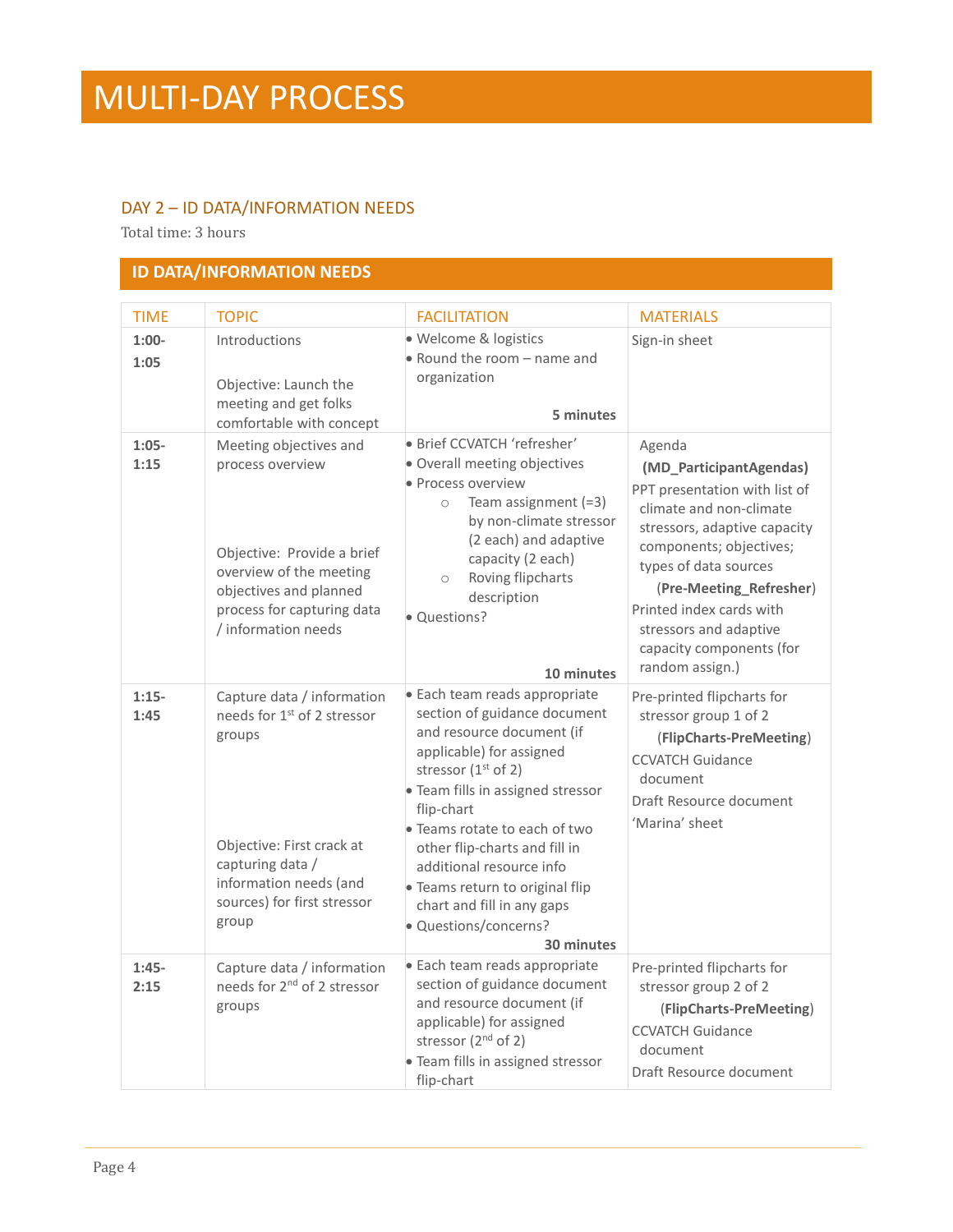|                 | Objective: First crack at<br>capturing data /<br>information needs (and<br>sources) for second stressor<br>group                                                                                                                               | • Teams rotate to each of two<br>other flip-charts and fill in<br>additional resource info<br>· Teams return to original flip<br>chart and fill in any gaps<br>· Questions/concerns?<br>30 minutes                                                                                                                                                                         | 'Marina' sheet                                                                                                    |
|-----------------|------------------------------------------------------------------------------------------------------------------------------------------------------------------------------------------------------------------------------------------------|----------------------------------------------------------------------------------------------------------------------------------------------------------------------------------------------------------------------------------------------------------------------------------------------------------------------------------------------------------------------------|-------------------------------------------------------------------------------------------------------------------|
| $2:15-$<br>2:30 | Capture data / information<br>needs for adaptive capacity<br>components<br>Objective: First crack at<br>capturing data /<br>information needs (and<br>sources) for adaptive<br>capacity                                                        | · Each team reads appropriate<br>section of guidance document<br>for assigned adaptive capacity<br>components<br>· Team fills in assigned stressor<br>flip-chart<br>• Teams rotate to each of two<br>other flip-charts and fill in<br>additional resource info<br>• Teams return to original flip<br>chart and fill in any gaps<br>15 minutes                              | Pre-printed flipcharts for<br>adaptive capacity<br>(FlipCharts-PreMeeting)<br><b>CCVATCH Guidance</b><br>document |
| $2:30-$<br>2:45 | <b>Break</b>                                                                                                                                                                                                                                   | 15 minutes                                                                                                                                                                                                                                                                                                                                                                 | Snack food and drinks                                                                                             |
| $2:45-$<br>3:45 | Facilitated discussion: Flip-<br>chart data needs capture<br>review and participant<br>assignments<br>Objective: Review data<br>needs and determine if<br>available/accessible and if<br>not solicit additional input;<br>volunteer assignment | For each stressor:<br>• Review data sources identified<br>on spreadsheet<br>• Consider whether data<br>sources, if available and<br>reviewed prior to scoring<br>effort, are sufficient to answer<br>assessment questions<br>. If yes, solicit volunteers to<br>find/review data sources<br>. If no, solicit volunteers to<br>contact ID'd experts for input<br>60 minutes | Completed flip charts<br>Sign-up sheet for review of<br>data / expert elicitation<br>'Marina' sheet               |
| $3:45-$<br>4:00 | Facilitated discussion:<br>Project logistics<br>Objective: Consider next<br>steps and best format for                                                                                                                                          | • Determine how much time is<br>appropriate for participants to<br>complete their assignments for<br>scoring meetings to begin (set<br>scoring start date)<br>· ID mechanism for determining<br>which salt marshes to assess (if<br>less than all)<br>· Decide frequency/duration of<br>meetings for score assignment                                                      | 'Marina' sheet                                                                                                    |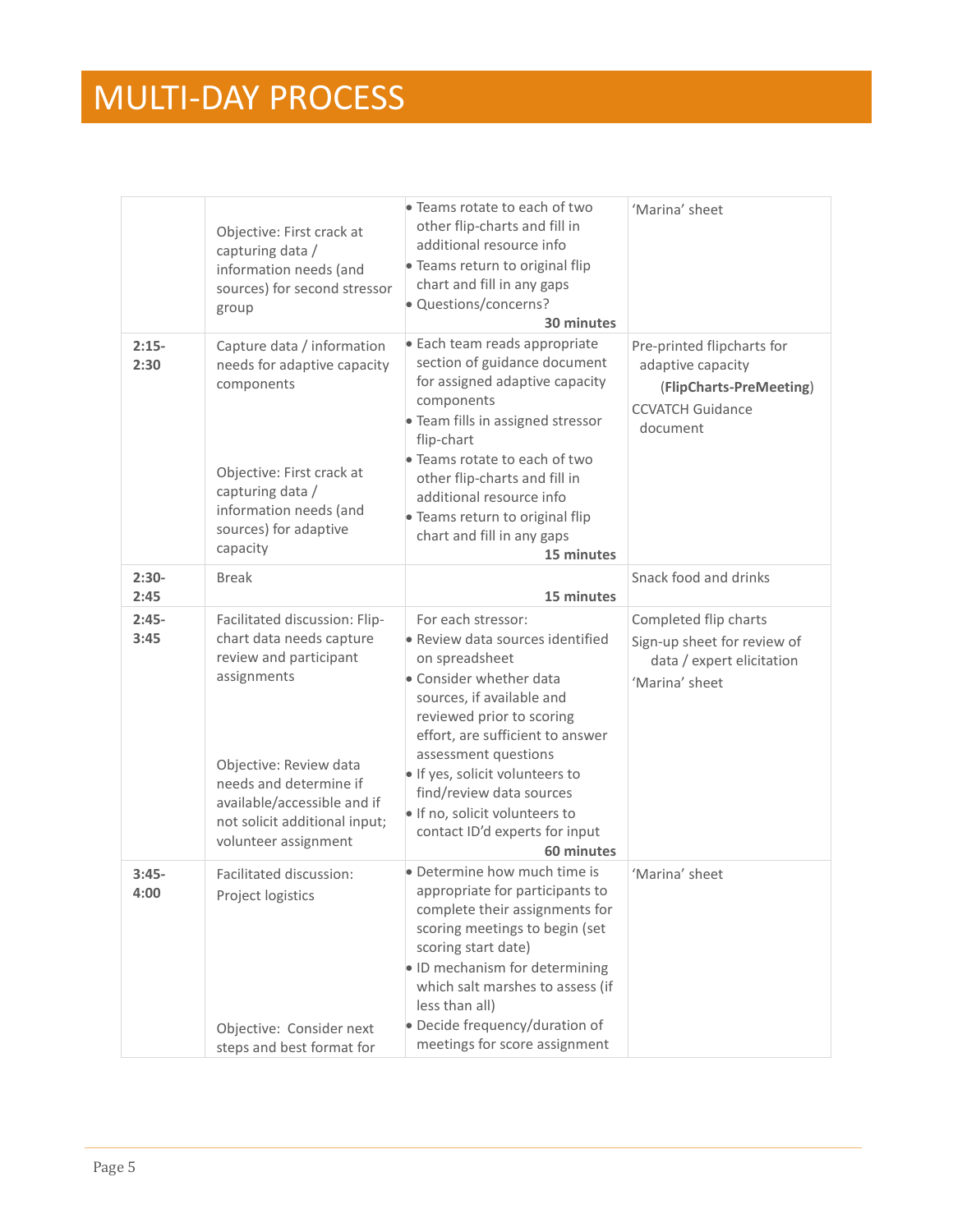| scheduled scoring<br>assignment meetings | • Resource document build-out<br>and sharing (e.g. dropbox, etc.) |  |
|------------------------------------------|-------------------------------------------------------------------|--|
|                                          | 15 minutes                                                        |  |

#### <span id="page-7-0"></span>DAY 3 – INTRODUCTION TO SCORING (WITH LOGISTICS)

Total time: 7 hours

#### **INTRODUCTION TO SCORING (WITH LOGISTICS)**

| <b>TIME</b>      | <b>TOPIC</b>                                                                                                                                                                                                              | <b>FACILITATION</b>                                                                                                                                                                                                                          | <b>MATERIALS</b>                                                                                                                                                                                                                                                    |
|------------------|---------------------------------------------------------------------------------------------------------------------------------------------------------------------------------------------------------------------------|----------------------------------------------------------------------------------------------------------------------------------------------------------------------------------------------------------------------------------------------|---------------------------------------------------------------------------------------------------------------------------------------------------------------------------------------------------------------------------------------------------------------------|
| $9:00-$<br>9:15  | Objectives and process<br>description<br>Objective: Provide a brief<br>overview of the meeting<br>objectives and planned<br>process for resource<br>review capture & score<br>assignment                                  | · Welcome & logistics<br>· Objectives<br>· Process for 'capturing' resource<br>review bullets on flipcharts<br>Team assignment $(=6)$ by<br>$\circ$<br>non-climate stressor;<br>adaptive capacity<br>component<br>· Questions?<br>15 minutes | Sign-in sheet<br>Agenda<br>(MD_ParticipantAgendas)                                                                                                                                                                                                                  |
| $9:15-$<br>9:45  | Capture bulleted potential<br>non-climate stressor<br>impacts from resource<br>document<br>Objective: Make it easier<br>to quickly revisit all the<br>anticipated impacts (one<br>time event for all scoring<br>sessions) | • Each team reads appropriate<br>section of CCVATCH Guidance<br>document and resource<br>document and edits/adds<br>content to pre-printed flipcharts<br>30 minutes                                                                          | Printed index cards with<br>stressors and adaptive<br>capacity components (for<br>random assign.)<br>ResourceBulletScratchpad<br>Pre-printed flipcharts with<br>stressors<br>(FlipCharts-Scoring)<br><b>CCVATCH Guidance</b><br>document<br>Draft Resource document |
| $9:45-$<br>10:00 | Capture bulleted adaptive<br>capacity from resource<br>document<br>Objective: Make it easier<br>to quickly revisit adaptive<br>capacity effects (one time<br>event for all scoring<br>sessions)                           | • Each team reads appropriate<br>section of CCVATCH Guidance<br>document and resource<br>document and edits/adds<br>content to pre-printed flipcharts<br>15 minutes                                                                          | ResourceBulletScratchpad<br>Pre-printed flipcharts with<br>adaptive capacity<br>(FlipCharts-Scoring)<br><b>CCVATCH Guidance</b><br>document<br>Draft Resource document                                                                                              |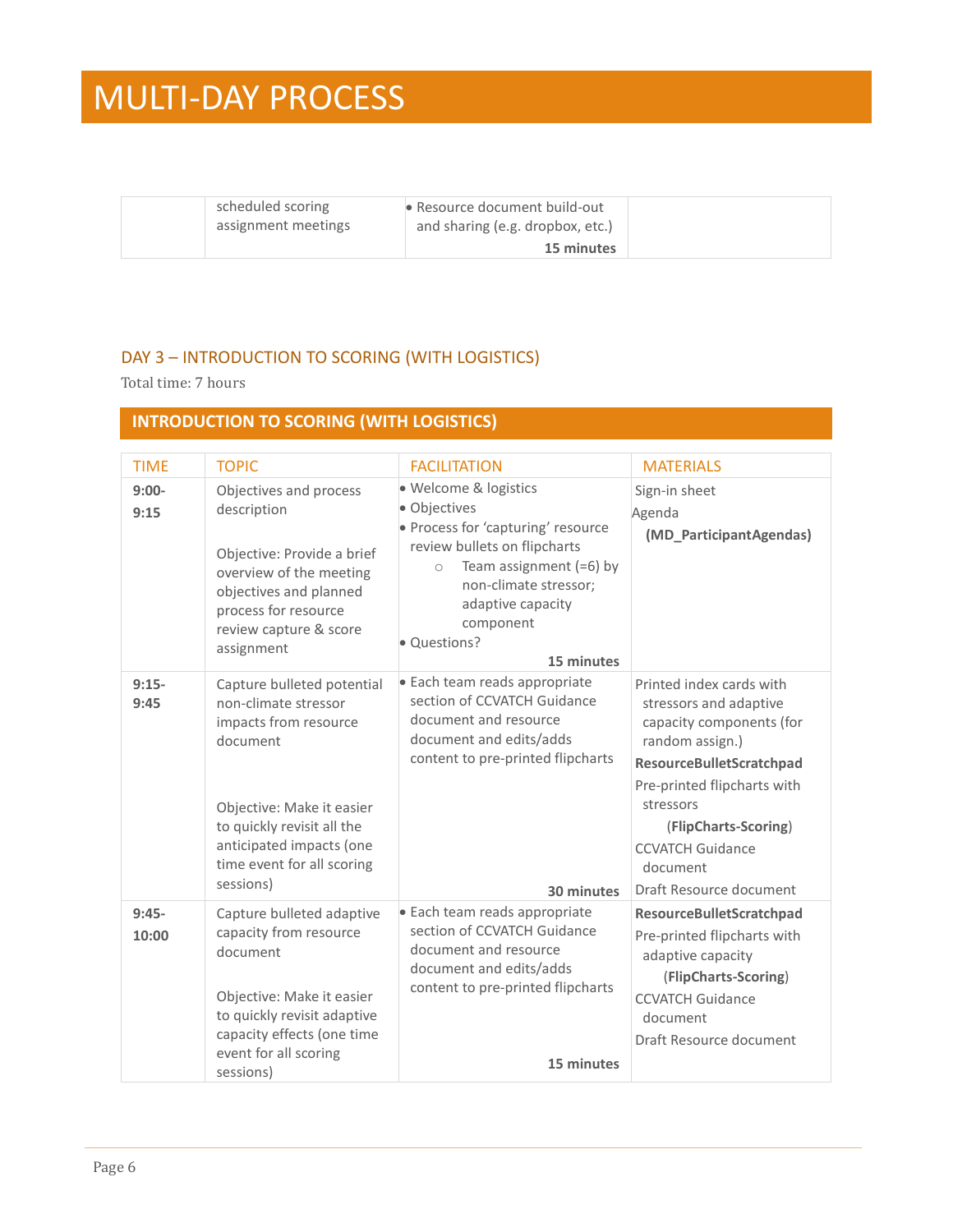| $10:00 -$<br>10:20 | Brief overview of scoring<br>levels and use of examples<br>in Guidance; other scoring<br>considerations<br>Objective: Remind group<br>of how CCVATCH scoring<br>works and anticipate<br>"known" scoring questions | · Provide overview of scoring<br>levels and potential for average,<br>majority vote, etc.<br>· Provide overview of scoring<br>considerations (e.g. "double-<br>counting", zero vs. blank, etc.)<br>· Determine appropriate time<br>frame for scoring (e.g. 25, 50,<br>100 years)<br>20 minutes                                                                                                                                   | Pre-printed flipcharts<br>(FlipCharts-Scoring)<br><b>CCVATCH Guidance</b><br>document<br>Draft Resource document<br><b>Climate Predictions</b><br>SLR_Rhodelsland<br><b>USGS Climate Summary</b><br>'Marina' sheet |
|--------------------|-------------------------------------------------------------------------------------------------------------------------------------------------------------------------------------------------------------------|----------------------------------------------------------------------------------------------------------------------------------------------------------------------------------------------------------------------------------------------------------------------------------------------------------------------------------------------------------------------------------------------------------------------------------|--------------------------------------------------------------------------------------------------------------------------------------------------------------------------------------------------------------------|
| $10:20 -$<br>10:50 | Setting 'ground-rules'<br>Objective: Decide on<br>ground rules for applying<br>CCVATCH to all sites as we<br>progress through this<br>project                                                                     | • Facilitated discussion<br>Final scores (e.g.<br>$\circ$<br>consensus, majority<br>vote, etc.) and time<br>limits for discussion, etc.<br>Time frame for<br>$\circ$<br>assessment (e.g. 25 yrs,<br>50 yrs)<br>30 minutes                                                                                                                                                                                                        | <b>CCVATCH Guidance</b><br>document                                                                                                                                                                                |
| $10:50-$<br>11:00  | <b>Break</b>                                                                                                                                                                                                      | 10 minutes                                                                                                                                                                                                                                                                                                                                                                                                                       | Snack food and drinks                                                                                                                                                                                              |
| 11:00-<br>11:10    | Review of captured bullets<br>Objective: Provide group<br>an opportunity to review<br>all bullets captured earlier<br>and add/edit bullets                                                                        | • Group walks around to<br>read/review all captured<br>resource bullets<br>• Share with group any additions<br>(likely based on personal<br>observations or additional<br>resources not in resource<br>document)<br>10 minutes                                                                                                                                                                                                   | Completed flip charts<br>Sign-up sheet for review of<br>data / expert elicitation<br>'Marina' sheet                                                                                                                |
| $11:10-$<br>12:30  | Score assignment (Site 1<br>through $x$ )                                                                                                                                                                         | • Group works sequentially<br>through each row in a worksheet<br>(Guidance document Tables D-1<br>to D-7) to capture site specific<br>notes<br>At the completion of each row in<br>a worksheet, group assigns<br>scores for anticipated impact<br>and certainty<br>Using pre-printed score<br>$\circ$<br>cards, individuals<br>simultaneously expose<br>score<br>Scores captured on<br>$\circ$<br>interim score capture<br>sheet | <b>Table D-Handout</b><br>'Marina' sheet                                                                                                                                                                           |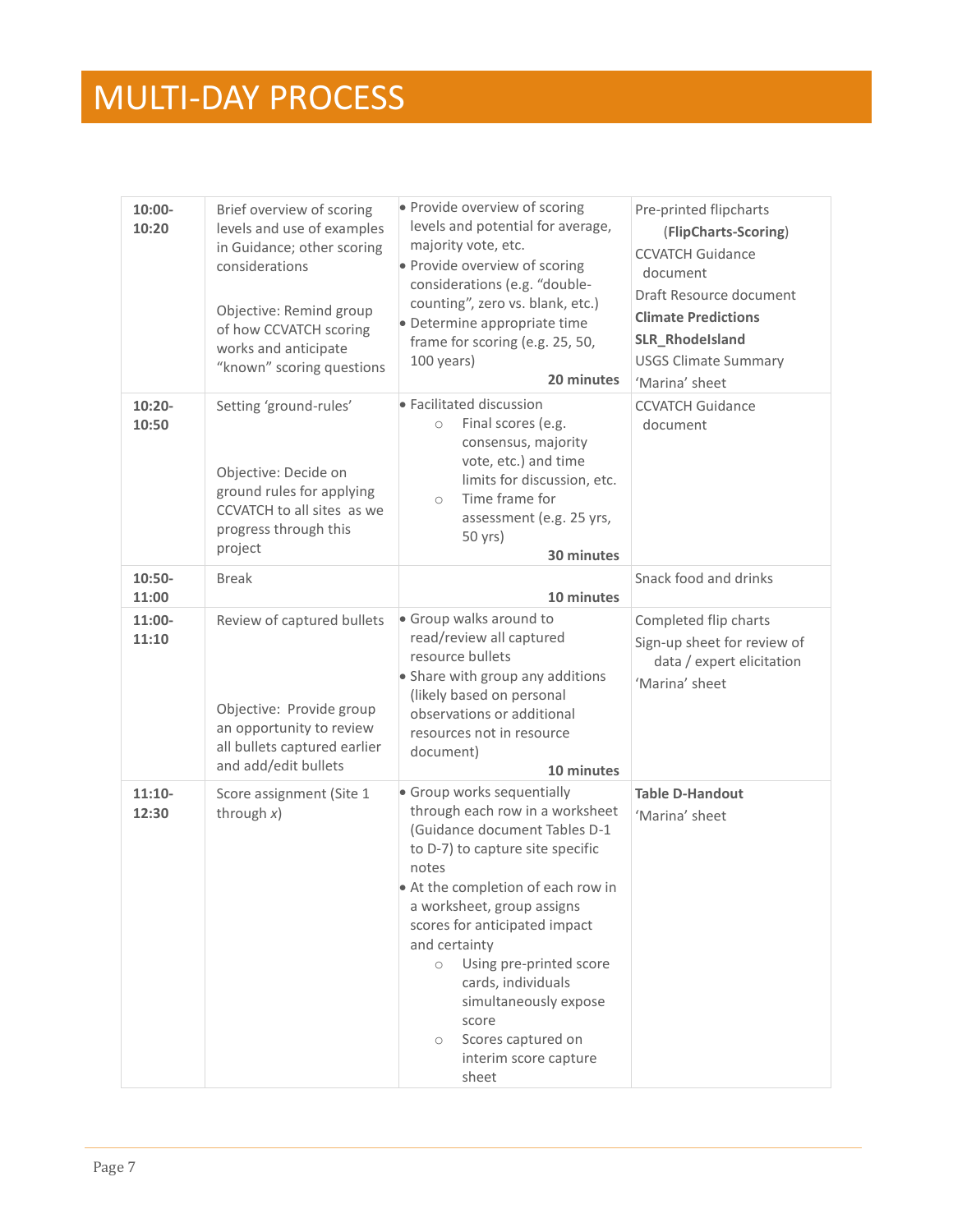|                  | Objective: For specific<br>location, capture notes on<br>current or anticipated<br>impacts and assign scores | Ask folks providing<br>$\circ$<br>'outlier' scores for basis<br>of decision<br>Allow for additional<br>$\bigcap$<br>discussion (within<br>allotted time frame)<br>Solicit 'new' scores as<br>$\bigcirc$<br>necessary and/or record<br>final<br>80 minutes |                             |
|------------------|--------------------------------------------------------------------------------------------------------------|-----------------------------------------------------------------------------------------------------------------------------------------------------------------------------------------------------------------------------------------------------------|-----------------------------|
| $12:30-$<br>1:00 | Lunch                                                                                                        | 30 minutes                                                                                                                                                                                                                                                | Pre-ordered lunch and drink |
| $1:00-$<br>2:20  | Score assignment (Site 1<br>through $x$ ); cont                                                              | <same 11:10-12:30="" as="" time<br="">block&gt;<br/>80 minutes</same>                                                                                                                                                                                     |                             |
| $2:20-$<br>2:30  | <b>Break</b>                                                                                                 | 10 minutes                                                                                                                                                                                                                                                | Snack food and drinks       |
| $2:30-$<br>3:50  | Score assignment (Site 1<br>through $x$ ); cont                                                              | <same 11:10-12:30="" as="" time<br="">block&gt;<br/>80 minutes</same>                                                                                                                                                                                     |                             |
| $3:50-$<br>4:00  | Wrap-up                                                                                                      | • Facilitated discussion<br>• Address questions/concerns?                                                                                                                                                                                                 | 'Marina' sheet              |
|                  | Objective: Re-visit<br>logistics question (timing<br>and frequency of future<br>meetings)                    | 10 minutes                                                                                                                                                                                                                                                |                             |

**Note:** On day 3 of the process, it was not possible to fully complete scoring of the first site. As the information shared was generally 'new' to some or most of the participants, a great deal of discussion was necessary as each new climate/non-climate stressor interaction was introduced prior to score assignment. A greater portion of the day was focused on developing the bulleted list of potential impacts than was anticipated.

#### <span id="page-9-0"></span>DAY 4 – SCORING (PART 2)

Total time: 3 hours

| <b>SCORING (PART 2)</b> |                                     |                                       |                         |
|-------------------------|-------------------------------------|---------------------------------------|-------------------------|
| <b>TIME</b>             | <b>TOPIC</b>                        | <b>FACILITATION</b>                   | <b>MATERIALS</b>        |
| $9:00-$<br>9:20         | Objectives and review of<br>process | • Welcome & logistics<br>• Objectives | Sign-in sheet<br>Agenda |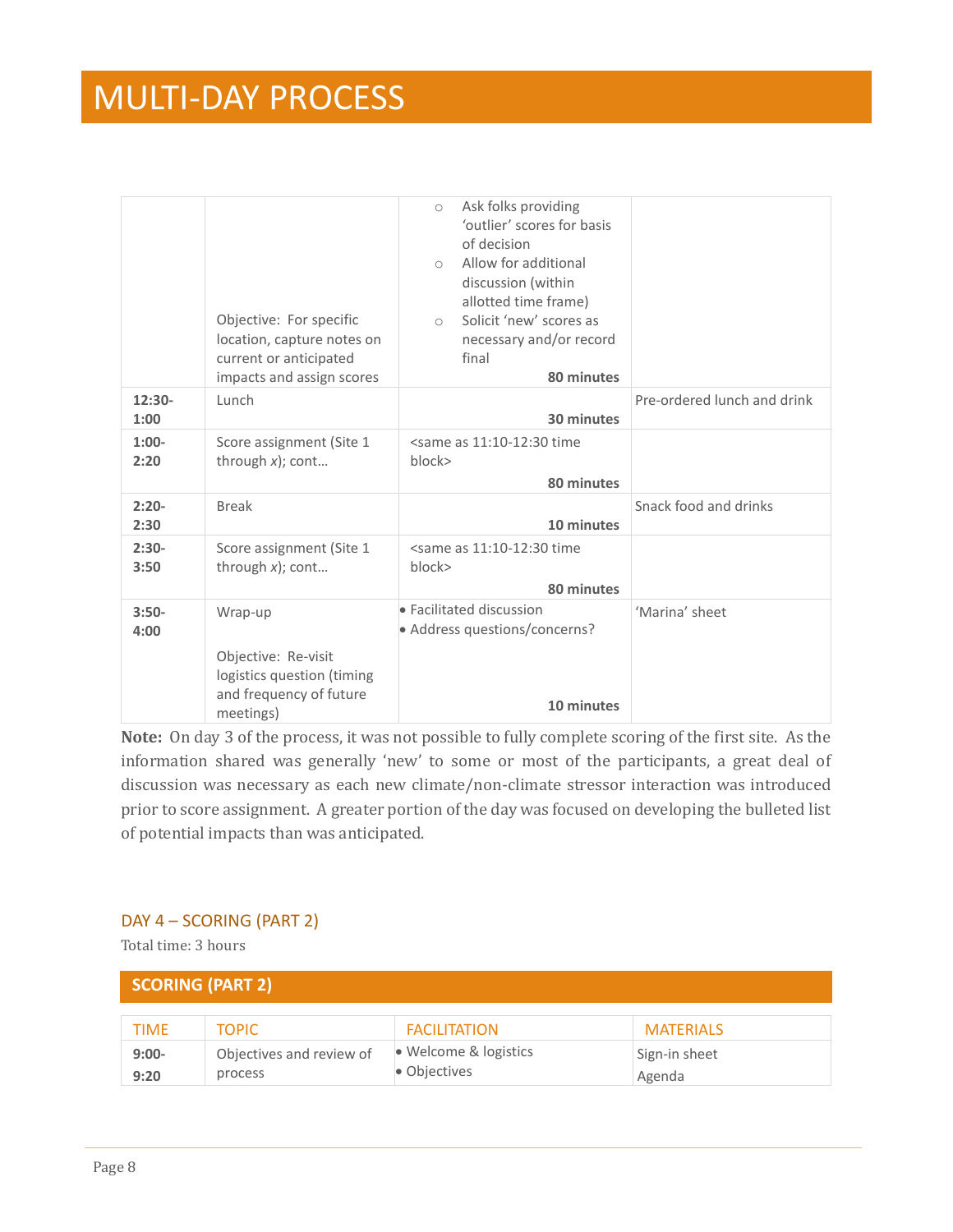|                    | Objective: Provide a brief<br>overview of the meeting<br>objectives and review<br>process for score<br>assignment                | · Review of process used to<br>'capture' resource review bullets<br>on flipcharts (Note new content)<br>· Review of scoring levels (esp.<br>certainty), 'ground rules', use of<br>examples in CCVATCH Guidance<br>· Questions?<br>20 minutes                                                                                                                                                                                                                                                                                                                                                                                                                                               | (MD_ParticipantAgendas)<br>Flipcharts with resource doc<br>'bullets'; handout<br>(FlipCharts-Scoring&notes<br><b>BulletsHandout)</b><br>Tape, markers                                                                                                                                                                       |
|--------------------|----------------------------------------------------------------------------------------------------------------------------------|--------------------------------------------------------------------------------------------------------------------------------------------------------------------------------------------------------------------------------------------------------------------------------------------------------------------------------------------------------------------------------------------------------------------------------------------------------------------------------------------------------------------------------------------------------------------------------------------------------------------------------------------------------------------------------------------|-----------------------------------------------------------------------------------------------------------------------------------------------------------------------------------------------------------------------------------------------------------------------------------------------------------------------------|
| $9:20-$<br>10:20   | Score assignment<br>Objective: For specific<br>location, capture notes on<br>current or anticipated<br>impacts and assign scores | • Group works sequentially through<br>each row in a worksheet<br>(Guidance document Tables D-1<br>to D-7) to capture site specific<br>notes<br>• At the completion of each row in<br>a worksheet, group assigns scores<br>for anticipated impact and<br>certainty<br>Using pre-printed score<br>$\circ$<br>cards, individuals<br>simultaneously expose<br>score<br>Scores captured on<br>$\circ$<br>interim score capture<br>sheet<br>Ask folks providing<br>$\circ$<br>'outlier' scores for basis<br>of decision<br>Allow for additional<br>$\circ$<br>discussion (within<br>allotted time frame)<br>Solicit 'new' scores as<br>$\circ$<br>necessary and/or record<br>final<br>60 minutes | All flipcharts<br><b>CCVATCH Guidance</b><br>document<br>Resource document<br>Random site selection<br>Site Maps<br>Table D-1 to D-7 hardcopy<br>for notes<br>(TableD-Handout)<br>Pre-printed score cards<br>(see Score_Cards)<br>Excel spreadsheet: Interim<br>score capture<br>(InterimScoreCapture_v2)<br>'Marina' sheet |
| $10:20 -$<br>10:30 | <b>Break</b>                                                                                                                     | 10 minutes                                                                                                                                                                                                                                                                                                                                                                                                                                                                                                                                                                                                                                                                                 | Snack food and drink                                                                                                                                                                                                                                                                                                        |
| $10:30-$<br>11:30  | Score change/no change<br>by site<br>Objective: 'Stream-line'<br>process for future scoring<br>effort                            | <cont. as="" necessary="" scoring="" w=""><br/>Stream-line scoring:<br/>Re-visit resource 'bullets' to<br/>determine which (if any) would<br/>not change by site or, if<br/>change, adopt discrete scoring<br/>levels (where possible) based<br/>on site characteristics<br/>60 minutes</cont.>                                                                                                                                                                                                                                                                                                                                                                                            | All flipcharts                                                                                                                                                                                                                                                                                                              |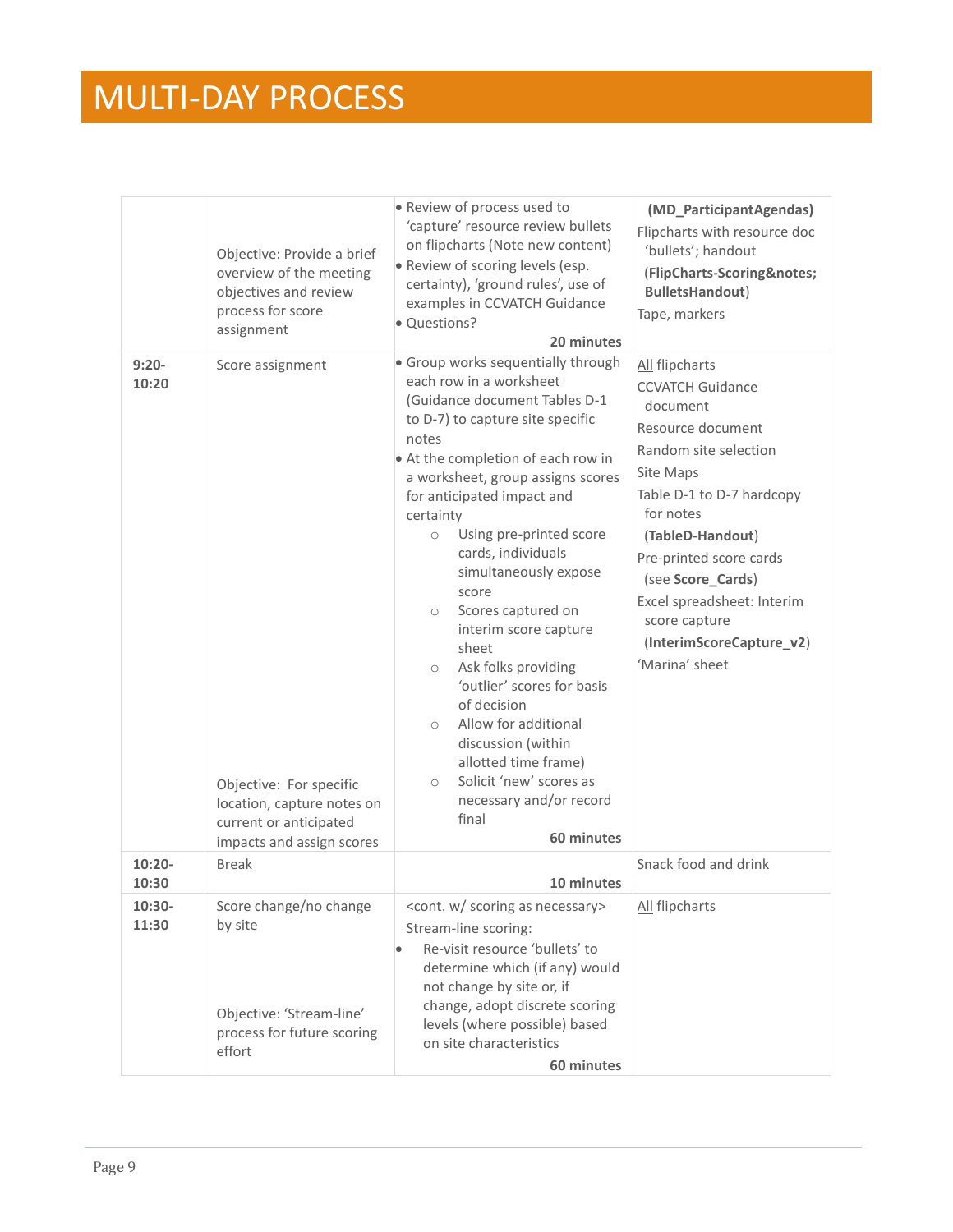| $11:30-$<br>12:00 | Wrap-up<br>Objective: Re-visit<br>logistics question (who,<br>process, and timing and<br>frequency of future<br>meetings) | • Facilitated discussion<br>Break out in teams?<br>Continue with random<br>assignment of sites (one<br>ea. from N, C, S in order)?<br>Timing and frequency of<br>$\bigcirc$<br>meetings?<br>• Address questions/concerns?<br>30 minutes | 'Marina' sheet |
|-------------------|---------------------------------------------------------------------------------------------------------------------------|-----------------------------------------------------------------------------------------------------------------------------------------------------------------------------------------------------------------------------------------|----------------|
|-------------------|---------------------------------------------------------------------------------------------------------------------------|-----------------------------------------------------------------------------------------------------------------------------------------------------------------------------------------------------------------------------------------|----------------|

#### <span id="page-11-0"></span>DAY 5 – OPTIONAL ON-LINE SURVEY & DISCUSSION

Total time: 2 hours

To facilitate scoring, the exercise designed to streamline scoring initiated on day 4 was continued via an on-line survey [**Survey\_StreamlineScoring**]. The end product of this on-line survey and follow up phone conference was the development of a scoring 'cheat sheet' that captured the full set of assumptions for scoring teams to apply during score assignment [see **Scoring\_CheatSheet2**].

#### <span id="page-11-1"></span>DAY 6 – MULTIPLE ASSESSMENT TEAM SCORING

Total time: 4.5 hours

#### **MULTIPLE ASSESSMENT TEAM SCORING**

| <b>TIME</b><br>$11:30-$<br>11:50 | <b>TOPIC</b><br>Objectives and review of<br>process<br>Objective: Provide a brief<br>overview of agenda and<br>meeting objectives;<br>review process for score | <b>FACILITATION</b><br>• Welcome & Logistics<br>• Objectives<br>• Review of process<br>'ground rules'<br>team 'break-out'<br>$\circ$<br>scoring handout<br>$\bigcirc$<br>support material<br>$\bigcirc$<br>sites to be assessed<br>$\bigcap$<br>• Questions? | <b>MATERIALS</b><br>Sign-in sheet<br>Agenda<br>(MD_ParticipantAgendas) |
|----------------------------------|----------------------------------------------------------------------------------------------------------------------------------------------------------------|--------------------------------------------------------------------------------------------------------------------------------------------------------------------------------------------------------------------------------------------------------------|------------------------------------------------------------------------|
|                                  | assignment                                                                                                                                                     | 20 minutes                                                                                                                                                                                                                                                   |                                                                        |
| $11:50-$<br>12:30                | 'Working lunch'                                                                                                                                                | • Group works in teams to capture<br>notes on current or anticipated<br>impacts at assigned sites (2 or<br>more)                                                                                                                                             | <b>CCVATCH Guidance</b><br>document<br>Resource document               |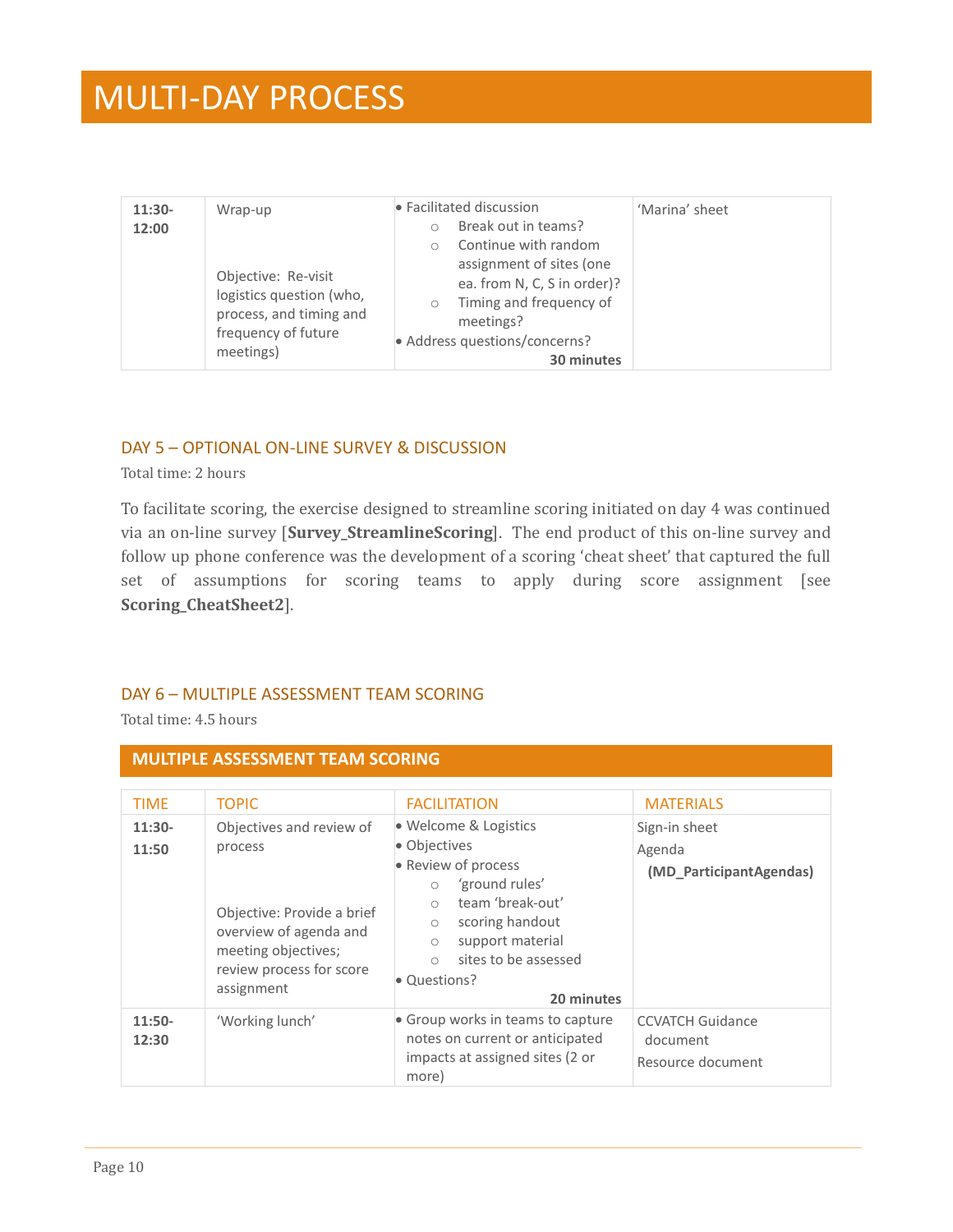|                  | Objective: For specific<br>locations, capture notes<br>on current or anticipated<br>impacts                         | • Opportunity to ask others in<br>larger group for input (quick<br>report out, info sharing)<br>· Questions?<br>40 minutes                                                                                                                                                                                                                                                                                                                                                                                                                    | <b>Table D-Handout</b><br>Site maps<br><b>RI Salt Marsh Assessment</b><br>site elevations                                                                                     |
|------------------|---------------------------------------------------------------------------------------------------------------------|-----------------------------------------------------------------------------------------------------------------------------------------------------------------------------------------------------------------------------------------------------------------------------------------------------------------------------------------------------------------------------------------------------------------------------------------------------------------------------------------------------------------------------------------------|-------------------------------------------------------------------------------------------------------------------------------------------------------------------------------|
| $12:30-$<br>3:45 | Score assignment by<br>teams<br>Objective: For specific<br>location(s), assign scores                               | • For each row in a worksheet,<br>each team assigns scores for<br>anticipated impact and certainty<br>Using pre-printed score<br>$\circ$<br>cards, individuals<br>simultaneously expose<br>score<br>Scores captured on<br>$\circ$<br>interim score capture<br>sheet<br>Ask folks providing<br>$\circ$<br>'outlier' scores for basis<br>of decision<br>Allow for additional<br>$\bigcirc$<br>discussion (within<br>allotted time frame)<br>Solicit 'new' scores as<br>$\bigcirc$<br>necessary and/or record<br>final<br>3 hours and 15 minutes | <b>CCVATCH Guidance</b><br>document<br>Resource document<br>Site Maps<br><b>Table D-Handout</b><br><b>Scoring CheatSheet2</b><br>Pre-printed score cards<br>(see Score_Cards) |
| $3:45-$<br>4:00  | Wrap-up<br>Objective: Determine<br>next steps, specifically do<br>we continue with process<br>and additional sites? | • Address any 'outstanding'<br>questions<br>· Discuss next steps<br>15 minutes                                                                                                                                                                                                                                                                                                                                                                                                                                                                | 'Marina'                                                                                                                                                                      |

**Note:** The extensive preparatory work that was conducted, and the commitment of the assessment team members to this project, which resulted in a more thorough understanding of potential climate/non-climate stressor interactions as well as the CCVATCH scoring process, made it possible for the original twelve member assessment team to break-out into three teams for score assignment at additional locations. Later scoring sessions were much more rapid since much of the discussion related to the relative influence of specific site characteristics had already taken place during earlier assessments. Smaller teams were able to coordinate additional scoring sessions (beyond the Day 6 meeting described above) to derive a complete set of scores for new sites with an approximately two hour commitment allocated for each.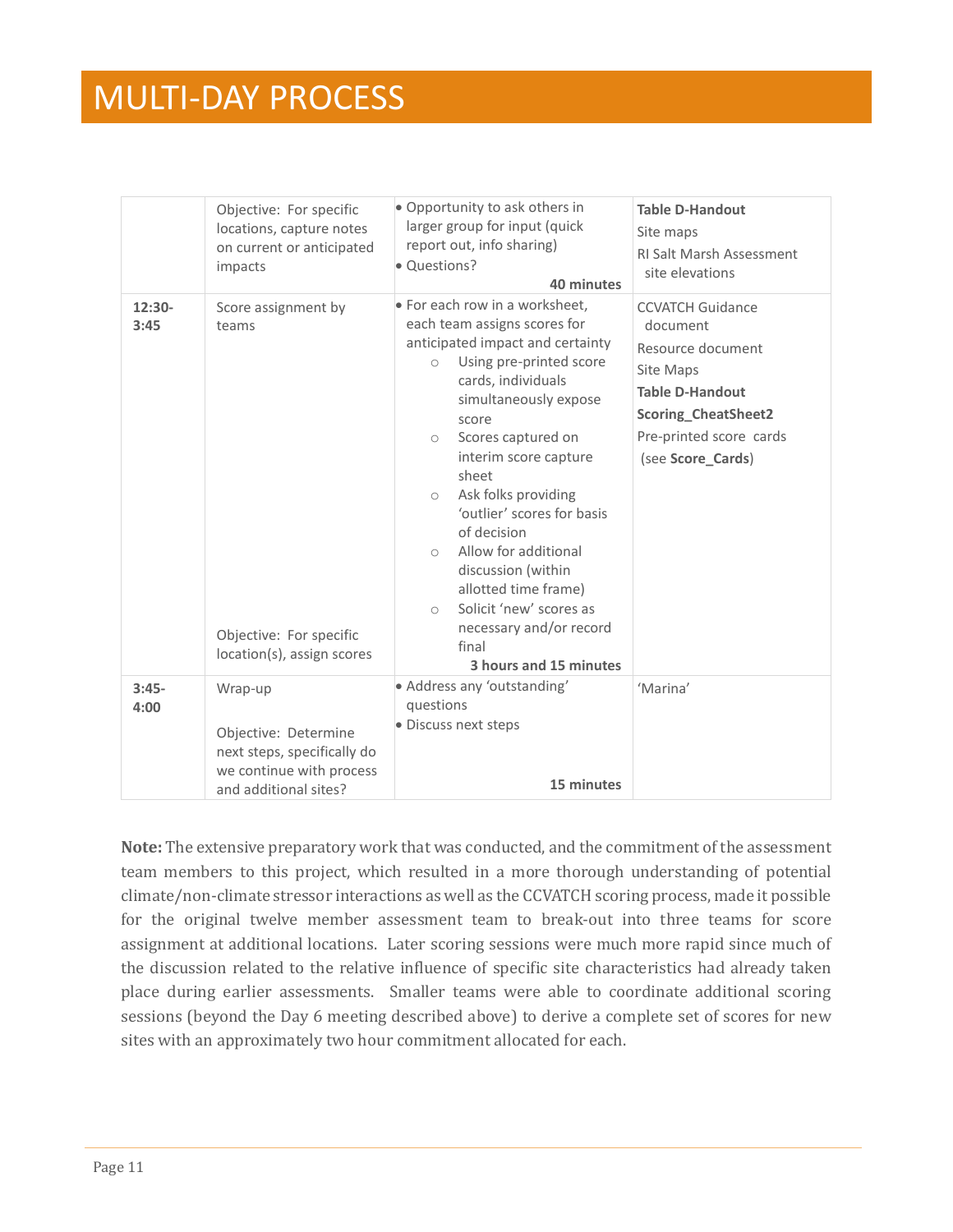### <span id="page-13-0"></span>Single Day Process

The application of the CCVATCH tool to a specific habitat at one or more sites over the course of a single day presumes that the assessment team participants are fairly well versed in the potential impacts from climate and non-climate stressors as well as the selected habitats' adaptive capacity components. It also presumes that assessment team members would have reviewed general resource documents and climate projections in advance of the meeting to minimize debate/discussion time during the scoring application process. Assuming some degree of premeeting preparation, and a 'learn as you go' approach which requires that a facilitator with knowledge/experience in tool application is available, the process agenda for the Massachusetts application to cold water fisheries contained the following general components:

- Brief overview of the CCVATCH tool:
- Introduction to specific sites to be assessed;
- Review of climate predictions and selection of appropriate time frame for scoring;
- Generation of bulleted list of impacts to aid in scoring;
- Setting of 'ground rules'; and,
- Assignment of scores to individual sites.

#### <span id="page-13-1"></span>PRE-MEETING PREP

In advance of the in-person full day meeting, the team lead distributed a draft bulleted list of potential impacts as well as climate projections for each of three timeframes to assessment team members for their review. Assessment team members were also tasked to contribute additional potential impacts for inclusion during the meeting.

#### <span id="page-13-2"></span>SINGLE DAY - TOOL OVERVIEW AND SCORING

Total time: 8 hours

#### **TOOL OVERVIEW AND SCORING**

| <b>TIME</b>     | <b>TOPIC</b>                                                                    | <b>FACILITATION</b>                                                         | <b>MATERIALS</b>                                                   |
|-----------------|---------------------------------------------------------------------------------|-----------------------------------------------------------------------------|--------------------------------------------------------------------|
| $9:00-$<br>9:10 | Review Agenda &<br><b>Objectives</b><br>Objective: Provide<br>an brief overview | · Welcome & logistics<br>• Objectives<br>• Review of Agenda<br>• Questions? | Sign-in sheet<br>Agenda<br>(SD_ParticipantAgenda)<br>Tape, markers |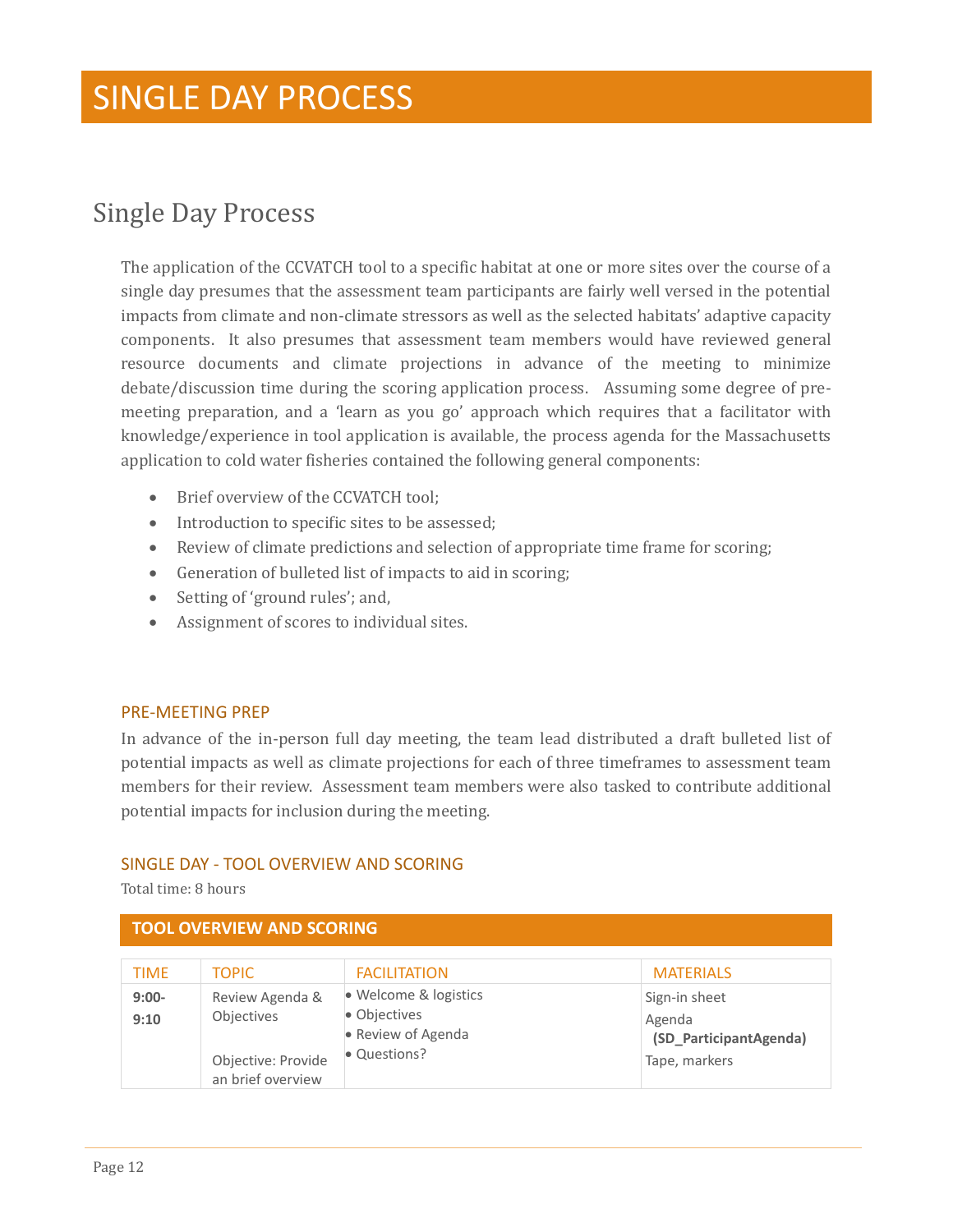|                  | of the meeting<br>objectives and                                                                                                                                                        |                                                                                                                                                                                                                                                           |                                                                                                                                |
|------------------|-----------------------------------------------------------------------------------------------------------------------------------------------------------------------------------------|-----------------------------------------------------------------------------------------------------------------------------------------------------------------------------------------------------------------------------------------------------------|--------------------------------------------------------------------------------------------------------------------------------|
|                  | agenda                                                                                                                                                                                  | 10 minutes                                                                                                                                                                                                                                                |                                                                                                                                |
| $9:10-$<br>9:20  | Participant<br>Introductions                                                                                                                                                            | · Participants each have 1 minute to provide<br>background / management interests                                                                                                                                                                         |                                                                                                                                |
|                  | Objective: Learn<br>about expertise<br>related to the<br>habitats and<br>locations selected<br>for the process                                                                          | 10 minutes                                                                                                                                                                                                                                                |                                                                                                                                |
| $9:20-$<br>9:35  | Introduction to<br><b>CCVATCH Tool</b><br>Objective: Group<br>has a preliminary                                                                                                         | · Brief overview of CCVATCH tool<br>components and what it is designed for                                                                                                                                                                                | PPT presentation<br>(CCVATCHOverview_<br>Waquoit)                                                                              |
|                  | understanding of<br>the CCVATCH<br>process                                                                                                                                              | 15 minutes                                                                                                                                                                                                                                                |                                                                                                                                |
| $9:35-$<br>9:45  | Site Introductions<br>Objective:<br>Participants<br>become familiar<br>with sites to be<br>scored                                                                                       | • Brief overview of two primary streams;<br>commonalities, differences<br>· Participants add more details, if known<br>10 minutes                                                                                                                         | Maps / descriptions of sites                                                                                                   |
| $9:45-$<br>9:55  | Climate<br>Projections<br>Objective: Group<br>comes to<br>agreement on<br>climate change<br>projections to be<br>used (which model<br>for predictions)<br>and time frame for<br>scoring | · Overview of model choices (high,<br>intermediate, low) or if available, specific<br>projections from state planning documents<br>· Discuss and agree on projections, time<br>frame that is most appropriate for<br>management (& scoring)<br>10 minutes | Projected climate change<br>information for MA (from<br><b>USGS Climate Viewer or</b><br>state docs)<br>Handout on projections |
| $9:55-$<br>10:25 | State of the<br>Science<br>Objective:<br>Participants                                                                                                                                   | · Process for 'capturing' resource review<br>bullets on flipcharts<br>· Participants add bullets to climate/non-<br>climate interactions; also, clarifications,<br>question marks if appropriate                                                          | Large scale worksheets on<br>wall/easels with markers<br>(ColdWaterSheet)                                                      |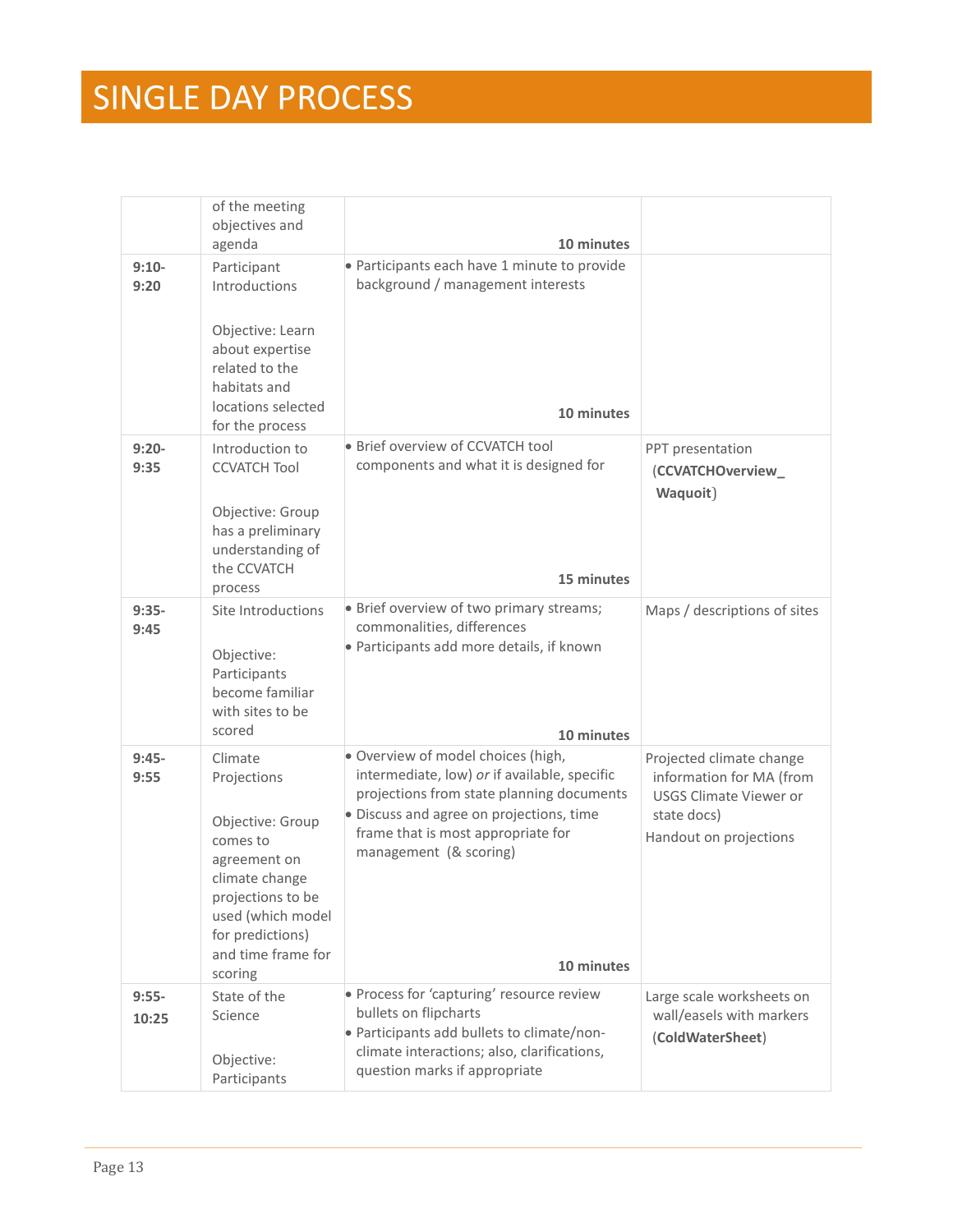| $10:25 -$                  | individually go<br>over worksheets<br>and add<br>knowledge<br><b>Break</b>                                                                                                                                                                        | 30 minutes                                                                                                                                                                                                                                                                                                                                                                                                                                                                                                                                                                                                                                                                      |                                                                                                                                                                                                                                                                                                                                                |
|----------------------------|---------------------------------------------------------------------------------------------------------------------------------------------------------------------------------------------------------------------------------------------------|---------------------------------------------------------------------------------------------------------------------------------------------------------------------------------------------------------------------------------------------------------------------------------------------------------------------------------------------------------------------------------------------------------------------------------------------------------------------------------------------------------------------------------------------------------------------------------------------------------------------------------------------------------------------------------|------------------------------------------------------------------------------------------------------------------------------------------------------------------------------------------------------------------------------------------------------------------------------------------------------------------------------------------------|
| 10-35<br>$10:35-$<br>10:50 | Scoring Process &<br><b>Ground Rules</b><br>Objective: Brief<br>review of scoring<br>process and<br>decide on ground<br>rules for<br>addressing<br>disagreement                                                                                   | 10 minutes<br>· Brief overview of how CCVATCH scoring<br>works, resources available<br>• Facilitated discussion<br>What process will we use if the<br>$\circ$<br>group can't agree on a score?<br>Discuss/consensus<br>Majority vote<br>Average score<br>How long do we want to work<br>$\circ$<br>toward a decision?<br>15 minutes                                                                                                                                                                                                                                                                                                                                             | <b>CCVATCH Guidance</b><br>document<br>Table 1 handout<br>Worksheets on wall /<br>easels<br>Flipchart for capturing<br>ground rules                                                                                                                                                                                                            |
| $10:50-$<br>12:00          | <b>CCVATCH Scoring -</b><br>Sensitivity-<br>Exposure<br>part 1<br>Objective:<br>Participants review<br>bullets (captured<br>earlier) and apply<br>current condition,<br>sensitivity-<br>exposure, and<br>certainty scores to<br>each of two sites | • Group works sequentially through each<br>row in a worksheet (Guidance document<br>Tables D-1 to D-7) to capture site specific<br>information.<br>• At the completion of each row in a<br>worksheet, group assigns scores for<br>anticipated impact and certainty<br>Using pre-printed score cards,<br>$\circ$<br>individuals simultaneously expose<br>score<br>Scores captured on interim score<br>$\circ$<br>capture sheet<br>Ask folks providing 'outlier' scores<br>$\circ$<br>for basis of decision<br>Allow for additional discussion<br>$\circ$<br>(within allotted time frame)<br>Solicit 'new' scores as necessary<br>$\bigcirc$<br>and/or record final<br>70 minutes | All flipcharts<br><b>CCVATCH Guidance</b><br>document<br>Excel scoring worksheet<br>Maps / descriptions of sites<br>Table D-Handout for<br>notetaking<br>Pre-printed score cards<br>(see Score_Cards)<br>Excel worksheet for interim<br>score capture - allows<br>averaging<br>(InterimScoreCapture_v2)<br>'Marina' sheet<br>'Data Gaps' sheet |
| $12:00 -$<br>12:30         | Lunch                                                                                                                                                                                                                                             | 30 minutes                                                                                                                                                                                                                                                                                                                                                                                                                                                                                                                                                                                                                                                                      | Food and drinks                                                                                                                                                                                                                                                                                                                                |
| 12:30-<br>2:30             | CCVATCH Scoring-<br>Sensitivity-<br>Exposure<br>part 2                                                                                                                                                                                            | See above description (for part 1)<br>120 minutes                                                                                                                                                                                                                                                                                                                                                                                                                                                                                                                                                                                                                               | See above description (for<br>part 1)                                                                                                                                                                                                                                                                                                          |
| $2:30-$<br>2:40            | <b>Break</b>                                                                                                                                                                                                                                      | 10 minutes                                                                                                                                                                                                                                                                                                                                                                                                                                                                                                                                                                                                                                                                      |                                                                                                                                                                                                                                                                                                                                                |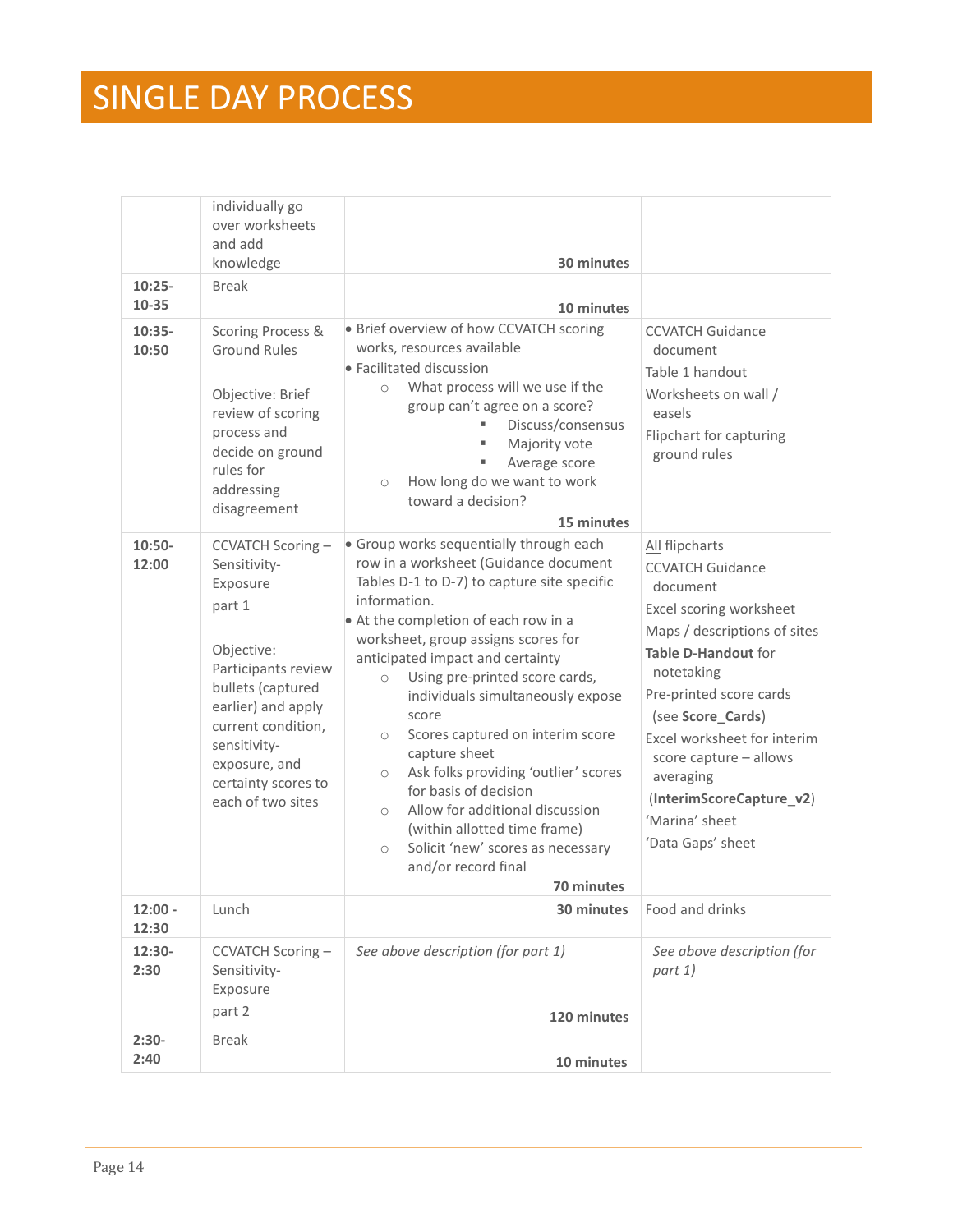| $2:40-$<br>3:40 | CCVATCH Scoring-<br>Sensitivity-<br>Exposure<br>part 3                                                                                                                                                      | See above description (for part 1)<br>• Group may elect to focus on specific<br>interactions during this time block<br>60 minutes                                                                                                                                                                                                                                                                                                                                                                                                                                                                                                    | See above description (for<br>part 1)                                                                                                                                                                                                                                                                               |
|-----------------|-------------------------------------------------------------------------------------------------------------------------------------------------------------------------------------------------------------|--------------------------------------------------------------------------------------------------------------------------------------------------------------------------------------------------------------------------------------------------------------------------------------------------------------------------------------------------------------------------------------------------------------------------------------------------------------------------------------------------------------------------------------------------------------------------------------------------------------------------------------|---------------------------------------------------------------------------------------------------------------------------------------------------------------------------------------------------------------------------------------------------------------------------------------------------------------------|
| $3:40-$<br>4:30 | <b>CCVATCH Scoring-</b><br><b>Adaptive Capacity</b><br>Objective:<br>Participants review<br>bullets (captured<br>earlier) and apply<br>adaptive capacity<br>and certainty<br>scores to each of<br>two sites | • Group works through adaptive capacity<br>section<br>• At the completion of each row, group<br>assigns scores for anticipated impact and<br>certainty<br>Using pre-printed score cards,<br>$\circ$<br>individuals simultaneously expose<br>score<br>Scores captured on interim score<br>$\circ$<br>capture sheet<br>Ask folks providing 'outlier' scores<br>$\circ$<br>for basis of decision<br>Allow for additional discussion<br>$\circ$<br>(within allotted time frame)<br>Solicit 'new' scores as necessary<br>$\circ$<br>and/or record final<br>· Focus on management actions,<br>institutional / human response<br>50 minutes | All flipcharts<br><b>CCVATCH Guidance</b><br>document<br>Excel scoring worksheet<br>Maps / descriptions of sites<br>Table D-1 to D-7 hardcopy<br>for notes<br>Pre-printed score cards<br>(see Score_Cards)<br>Excel spreadsheet: Interim<br>score capture (for<br>averaging)<br>'Marina' sheet<br>'Data Gaps' sheet |
| $4:30-$<br>4:45 | <b>CCVATCH</b><br><b>Vulnerability Score</b><br>and Management<br>Implications<br>Objective:<br>Participants<br>translate results of<br>scoring effort into<br>real-world<br>management<br>decisions        | . Reveal vulnerability ranking based on score<br>input<br>• General discussion regarding what this<br>ranking may imply for future funding /<br>research opportunities<br>15 minutes                                                                                                                                                                                                                                                                                                                                                                                                                                                 | Excel scoring worksheet<br>'Data Gaps' sheet                                                                                                                                                                                                                                                                        |
| $4:45-$<br>5:00 | Wrap-Up<br>Objective: Address<br>any outstanding<br>questions and<br>determine if next<br>steps are required                                                                                                | • Address questions / concerns on 'Marina'<br>sheet<br>• Next steps (additional habitats, sites)?<br>• Workshop Evaluation<br>15 minutes                                                                                                                                                                                                                                                                                                                                                                                                                                                                                             | 'Marina' sheet<br><b>Evaluation handout</b>                                                                                                                                                                                                                                                                         |